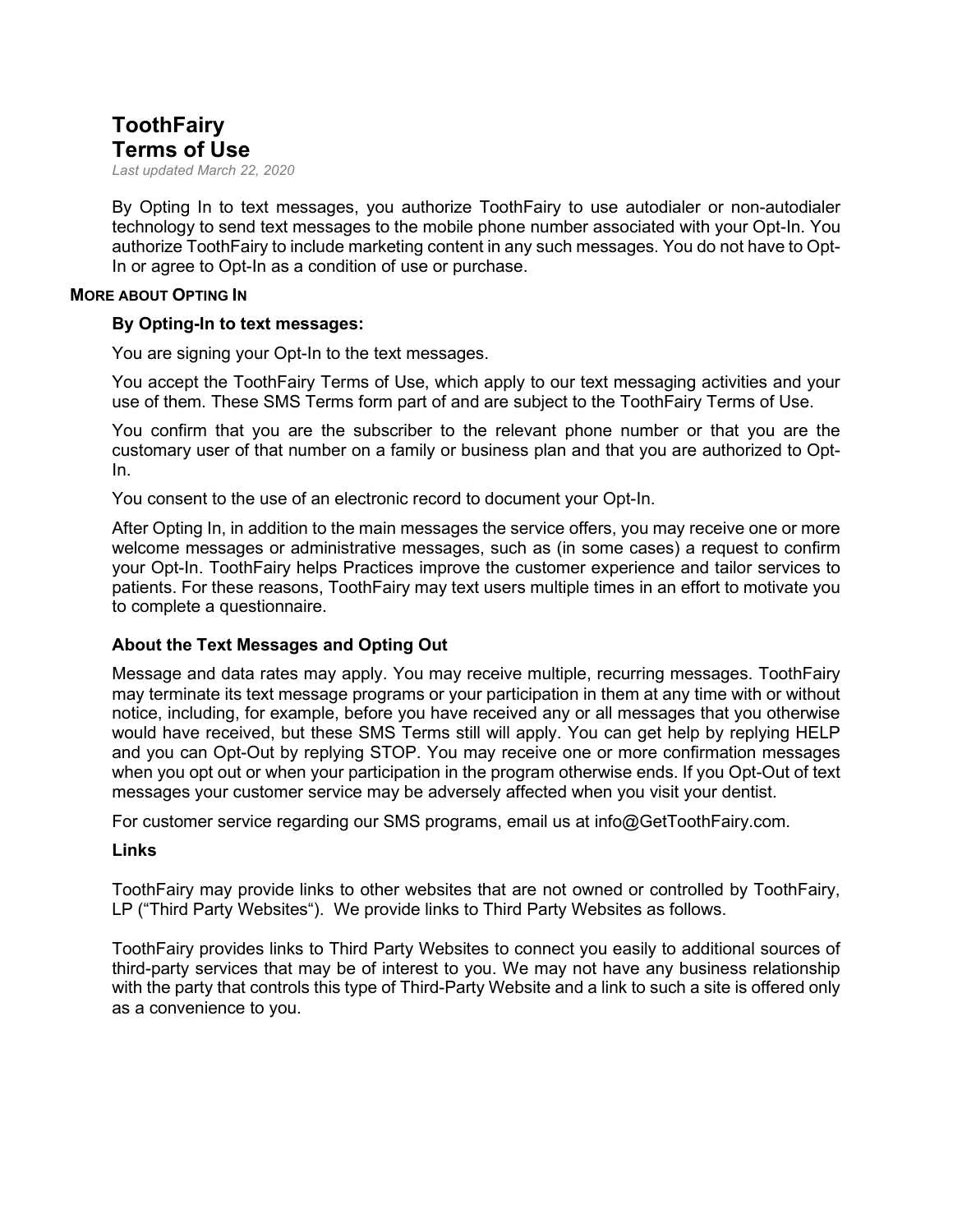ToothFairy is not responsible for the content, security or the privacy practices of Third-Party Websites. Please review the privacy statement and any terms of use of each Third-Party Website you visit. Unless we specifically advise you otherwise, links to Third-Party Websites do not constitute or imply endorsement by ToothFairy of those sites, the information they contain or any products or services they describe.

# **Access, Correction and data Integrity**

Although we attempt to maintain the integrity and accuracy of the information on the Website, we make no guarantees as to its correctness, completeness, or accuracy. The Website may contain typographical errors, inaccuracies, or other errors or omissions. Also, unauthorized additions, deletions, or alterations could be made to the Website by third parties without our knowledge.

# **Prohibited and Unauthorized Use**

You will not (i) use or launch any automated system, including, "robots," "spiders," or "offline readers," that sends more request messages to our servers in a given period of time than a human can reasonably produce in the same period by using a conventional browser; (ii) use our Services in any manner that damages, disables, overburdens, or impairs any of our websites and Services or interferes with any other party's use of the Services; (iii) attempt to gain unauthorized access to our websites and/or Services; (iv) access our websites and Services other than through our interface; or (v) use the websites and/or Services for any purpose or in any manner that is unlawful or prohibited or by this agreement.

# **Mobile Carriers**

As of the date of the effective date of these SMS Terms, the short code we use for text messages in the U.S. is supported by most mobile carriers. The service is not compatible with all cell phone models.

ToothFairy and the mobile carriers (for example, T-Mobile) are not liable for delayed or undelivered messages.

# **Revisions, changes and updates**

We may revise the information on this Website or otherwise change or update the Website, including these Privacy Policies and Terms and Conditions, without notice to you. ToothFairy may also make improvements and/or changes in products and/or services described on this Website or add new features at any time without notice. We encourage you to periodically read these Privacy Policies and Terms and Conditions to see if there have been any changes to our policies that may affect you. Your continued use of the Website will signify your continued agreement to these Privacy Policies and Terms and Conditions as they may be revised.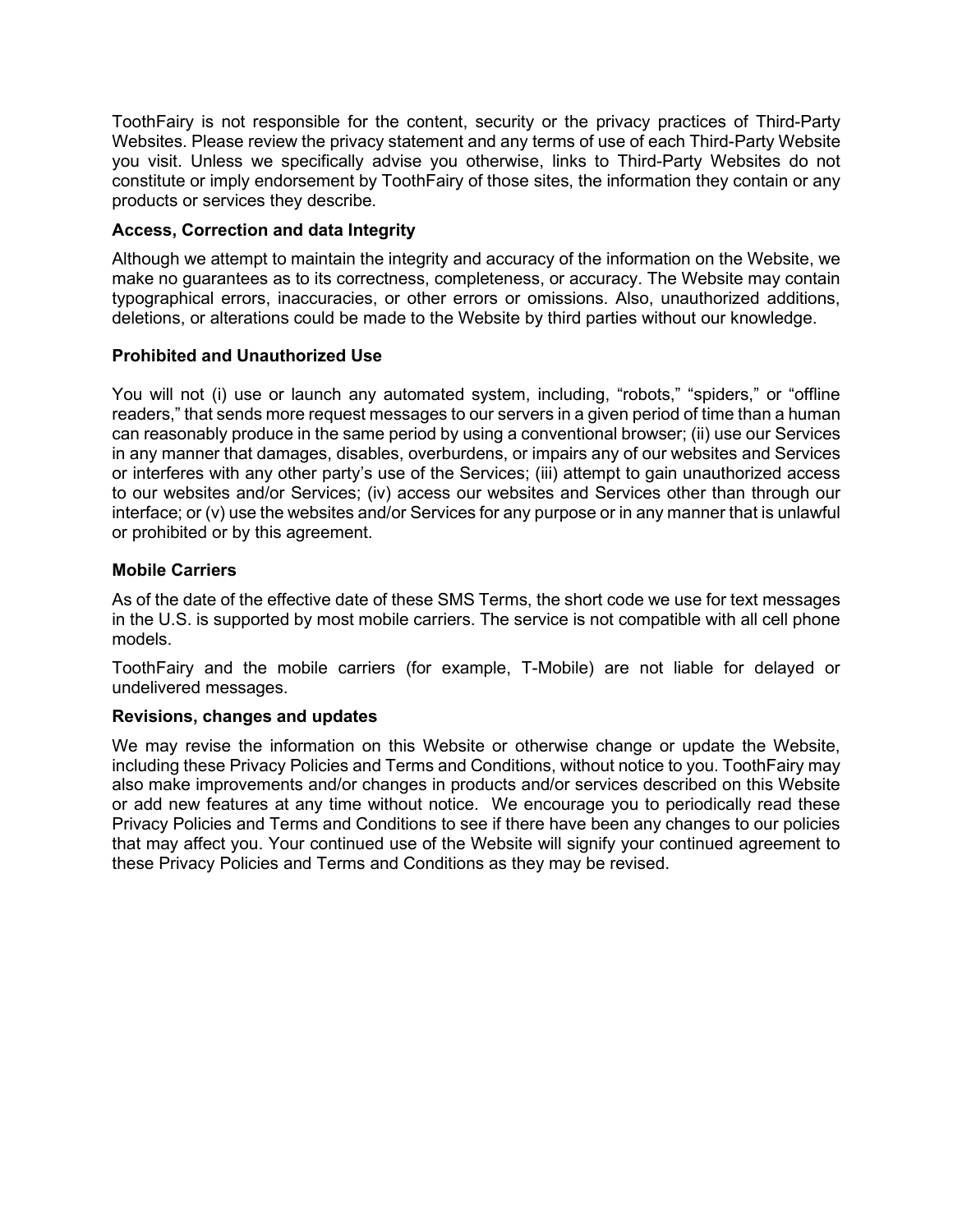## **Disclaimer**

YOU ASSUME TOTAL RESPONSIBILITY AND RISK FOR YOUR USE OF THIS SITE, ALL SITE-RELATED SERVICES, AND THIRD-PARTY WEBSITES. NO ORAL OR WRITTEN INFORMATION OR ADVICE GIVEN BY TOOTHFAIRY, LP OR ITS AUTHORIZED REPRESENTATIVES SHALL CREATE A WARRANTY OF ANY KIND.THIS WEBSITE AND ITS CONTENT AND ALL SITE-RELATED SERVICES ARE PROVIDED "AS IS," WITH ALL FAULTS, WITH NO REPRESENTATIONS OR WARRANTIES OF ANY KIND, EITHER EXPRESSED OR IMPLIED, INCLUDING, BUT NOT LIMITED TO, THE IMPLIED WARRANTIES OF MERCHANTABILITY, FITNESS FOR A PARTICULAR PURPOSE OR NON-INFRINGEMENT. ANY REFERENCES TO SPECIFIC PRODUCTS OR SERVICES ON THIS WEBSITE DO NOT CONSTITUTE OR IMPLY A RECOMMENDATION OR ENDORSEMENT BY TOOTHFAIRY UNLESS SPECIFICALLY STATED OTHERWISE.

# **Limitation of liability; choice of law**

TOOTHFAIRY AND ITS AFFILIATES, SUPPLIERS, AND OTHER THIRD PARTIES MENTIONED OR LINKED TO ON THIS WEBSITE ARE NEITHER RESPONSIBLE NOR LIABLE FOR ANY DIRECT, INDIRECT, INCIDENTAL, CONSEQUENTIAL, SPECIAL, EXEMPLARY, PUNITIVE, OR OTHER DAMAGES (INCLUDING, WITHOUT LIMITATION, THOSE RESULTING FROM LOST PROFITS, LOST DATA, OR BUSINESS INTERRUPTION) ARISING OUT OF OR RELATING IN ANY WAY TO THE WEBSITE, SITE-RELATED SERVICES AND PRODUCTS, CONTENT OR INFORMATION CONTAINED WITHIN THE WEBSITE, AND/OR ANY THIRD PARTY WEBSITE, WHETHER BASED ON WARRANTY, CONTRACT, TORT, OR ANY OTHER LEGAL THEORY AND WHETHER OR NOT ADVISED OF THE POSSIBILITY OF SUCH DAMAGES. YOUR SOLE REMEDY FOR DISSATISFACTION WITH THE WEBSITE, SITE-RELATED SERVICES, AND/OR THIRD-PARTY WEBSITES IS TO STOP USING THE WEBSITE AND/OR THOSE SERVICES. APPLICABLE LAW MAY NOT ALLOW THE EXCLUSION OR LIMITATION OF INCIDENTAL OR CONSEQUENTIAL DAMAGES, SO THE ABOVE LIMITATION OR EXCLUSION MAY NOT APPLY TO YOU. THESE TERMS AND CONDITIONS ARE GOVERNED BY CALIFORNIA LAW WITHOUT REGARD TO ITS PRINCIPLES OF CONFLICTS OF LAW. IF ANY VERSION OF THE UNIFORM COMPUTER INFORMATION TRANSACTIONS ACT (UCITA) IS ENACTED AS PART OF THE LAW OF CALIFORNIA, THAT STATUTE SHALL NOT GOVERN ANY ASPECT OF THESE TERMS AND CONDITIONS.

# **Copyrights**

Except as otherwise indicated, all ToothFairy content viewed by you through its Services, the Websites or links including text, graphics, logos, button icons, photos, images, forms, audio, video, questionnaires, and software, is the property of ToothFairy or its licensors and is protected by United States and international copyright laws. ToothFairy allows you to complete its questionnaires received via link or on the Website solely for your personal, noncommercial use.

The compilation of all content is the exclusive property of ToothFairy and is protected by United States and international copyright laws and treaties. Unless specifically authorized in writing by ToothFairy, any use of these materials, or of any materials contributed to this Website by entities other than ToothFairy, on any other Website or networked computer environment for any purpose is prohibited.